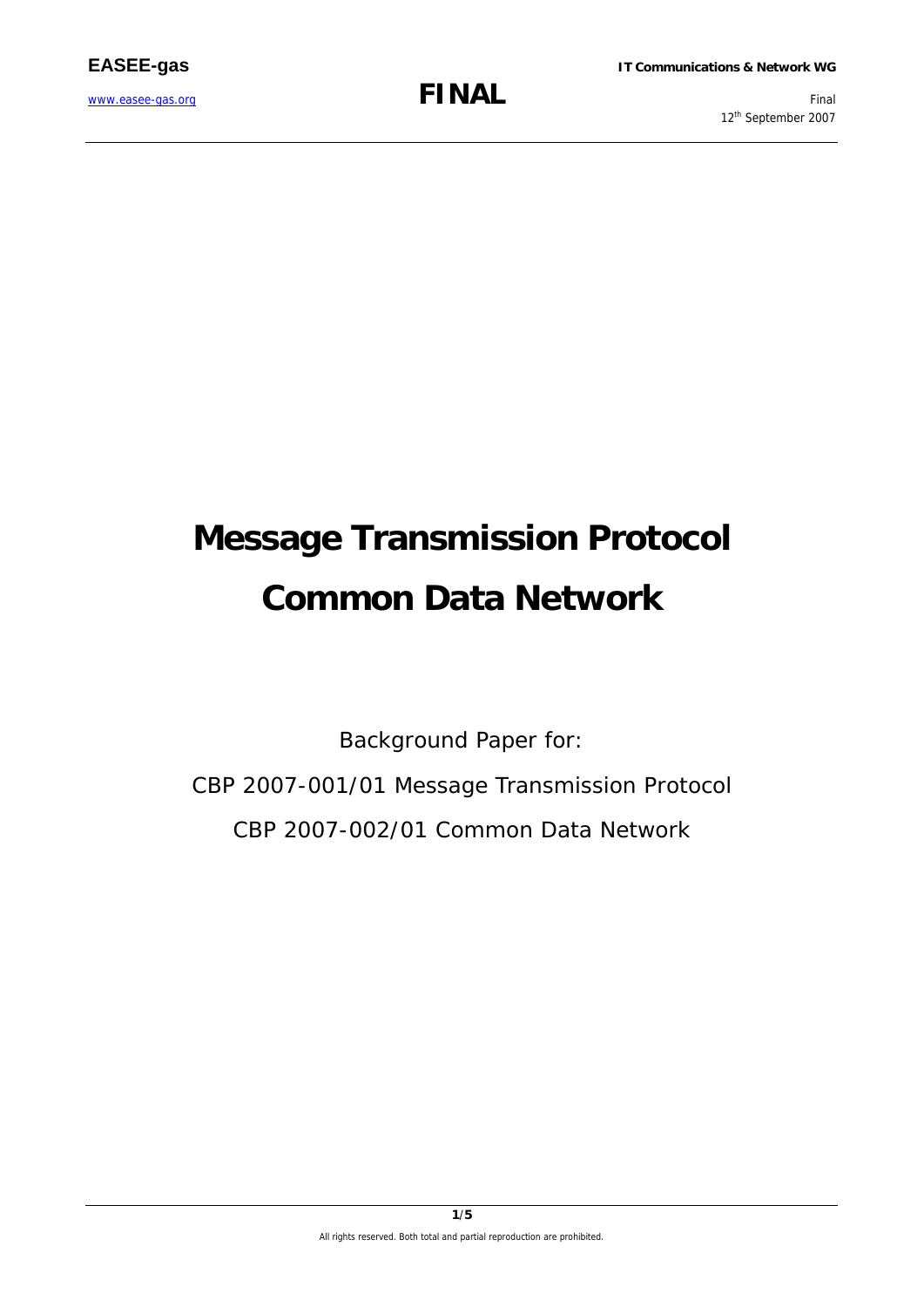www.easee-gas.org **FINAL** Final

### 1 Contents

The purpose of this document is to provide background information for the following two Common Business Practices (CBPs):

- 2007/001/01 Message Transmission Protocol
- 2007/002/01 Common Data Communications Network

The first part of the document explains the business problem that these CBPs aim to address. The subsequent sections detail the implications of adopting the CBPs.

It should be noted that both of the CBPs have been developed in parallel and are reliant on each other's adoption. The reason that two CBPs have been developed, rather than one combined CBP is largely historic. For the purpose of review and acceptance they should be regarded as a single entity.

## 2 Business Problem

EDIG@S has become the de facto electronic message standard for commercial messages between Traders & Shippers, TSOs, DSOs and Producers within the European Gas Supply Chain. The EDIG@S standard specifies the business information and the way it must be formatted as an electronic document. However, it does not specify how the message must be transmitted between the sending and receiving organisations or the data networking protocol.

At present there is no common standard for the data network or the way in which EDIG@S messages are transmitted. This means that although it is possible to purchase applications that generate and translate EDIG@S documents, the way in which they must be sent or received depends on how the other party has implemented EDIG@S. This means that in practice it is not possible to implement a single EDIG@S gateway for an organisation as the choice of technology used is typically agreed on a bilateral basis.

Today EDIG@S messages are transmitted using X25, Dial-up ISDN and private data networks. Various transmission protocols are used including OFTP, FTP and AS2.

The aim of the CBPs is to:

- Enable organisations to implement a single EDIG@S gateway that can seamlessly communicate with all other organisations using EDIG@S.
- Reduce overall costs for the European Gas Industry by reducing the portfolio of technology that is needed to communicate with each other.
- Support the increased adoption of EDIG@S by simplifying the required technical architecture.
- Increase the security and reliability of EDIG@S messaging to meet current business needs.
- Support the transmission of EDIGAS messages in whatever file-based formats are defined in the prevailing EDIGAS standard.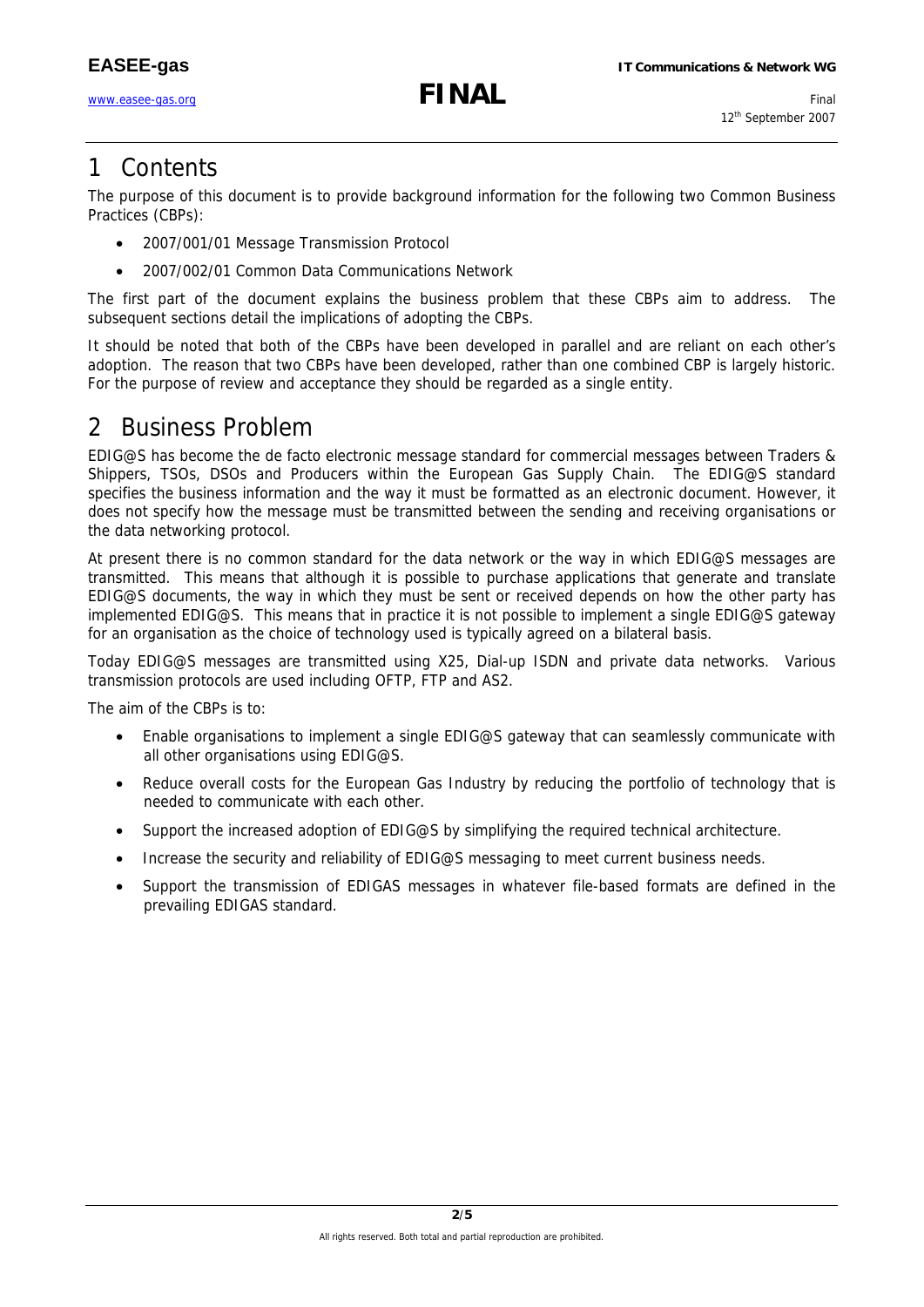## www.easee-gas.org **FINAL** Final

## 3 CBP Common Data Communications Network

This CBP proposes that the public internet is used as the data network for the transmission of EDIG@S Messages.

#### 3.1 Public versus Private Networks

The IT Communications and Network Working Group (ITCN WG) started discussion and consultation on this topic in 2003. The key issue in the debate has been whether to recommend a private data network or to use the public internet.

A summary of the differences between private and public networks is described below:

| Public Internet      | It is not possible to get a network service provider to quarantee the<br>availability of end-to-end connection between the two communicating<br>organisations.                                                                       |
|----------------------|--------------------------------------------------------------------------------------------------------------------------------------------------------------------------------------------------------------------------------------|
|                      | It is possible to take practical steps to mitigate this risk (eg to contract with<br>two separate internet service providers) but it is not possible to get a<br>commercial agreement which contractually guarantees the connection. |
|                      | Also, the quality of service cannot be guaranteed as is subject to events on<br>the wider internet.                                                                                                                                  |
| Private Data Network | As long as all participants use the same private data network, the network<br>service provider will contractually guarantee availability of the end-to-end<br>connection between the two communicating organisations.                |

In order to better understand the views of the EASEE-gas membership, a questionnaire was issued and the results presented to the Executive Committee in March 2007. There were 15 responses to the questionnaire. The full results of the questionnaire can be found on the EASEE-gas website.

A summary of the results is as follows:

- There was a strong preference (72% of respondents rated this as HIGH) for a service level for endto-end connectivity.
- Only 10% of respondents would take legal action against a network service provider if they failed to meet the service level.
- 64% of respondents believed that it was a commercial risk for the industry to contract with a single network service provider. This is required to provide a service level for end-to-end connectivity.
- 80% of respondents would not change their business continuity arrangements for the transmission EDIG@S message if there was no guaranteed service level for end-to-end connectivity.

The choice to select the public internet as the Common Data Network was based on the following rationale:

- Based on the results of the questionnaire, it is unlikely that it would be possible to get EASEE-gas members to contract with a single private data network provider.
- Although a significant majority of members indicated that they highly rated the need for a service level on the data network, an even larger majority would not change their existing business continuity arrangements if a service level wasn't available or take legal action if a service level was not met.
- Most organisations already use the public internet for business to business commercial transactions.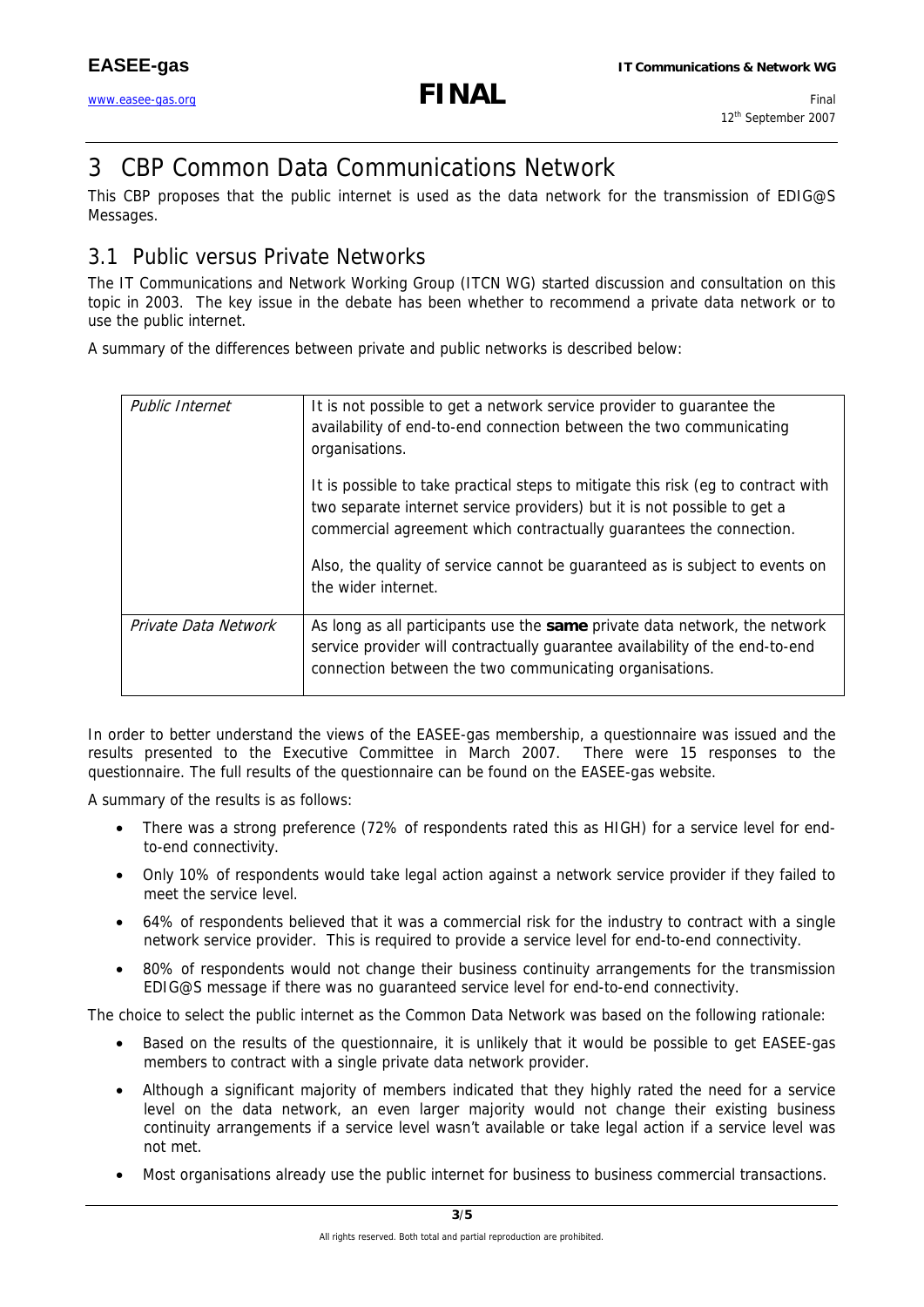www.easee-gas.org **FINAL** Final

Using the public internet is significantly cheaper than using a private data network.

#### 3.2 Security Implications

The public internet is inherently insecure. The decision to use the public internet means that the security of the EDIG@S messages must be handled by the chosen transmission protocol.

The CBP also stipulates that each organisation is responsible for ensuring appropriate security between their internal networks and the public internet.

## 4 CBP Message Transmission Protocol

This CBP proposes that Applicability Statement 2 (AS2) is used to transmit EDIG@S messages between organisations.

The purpose of the transmission protocol is to:

- Manage the sending and receipt of EDIG@S messages.
- Provide a centralised address book of all organisations that can communicate using EDIG@S.
- Ensure that messages cannot be tampered or intercepted during transmission, and that the receiver can confirm the authenticity of the message.

#### 4.1 Selection of Protocol

The ITCN WG defined a number of business requirements that needed to be met by the chosen protocol for the transmission of EDIG@S messages.

A number of protocols (including FTP, sFTP, http, https, OFTP, SMTP, ebMS, AS1, AS2, AS3) were evaluated and scored. AS2 obtained the highest score and was therefore chosen.

#### 4.2 Interoperability

AS2 has been defined by the Internet Engineering Task Force (IETF) and is a technical standard that is commonly used for business to business communications. AS2 gateways are commercially available from a number of software vendors.

To ensure that the AS2 gateways implemented by organisations are compatible, it is recommended that only those products that have been certified by the Drummond Group (www. drummondgroup.com) are used.

#### 4.3 Administrative Requirements

To implement security it is necessary for digital certificates to be used. These are used to ensure that messages are encrypted and authenticate who the message is from.

The CBP proposes that the EASEE-gas General Manager is responsible for the issuing and renewal of digital certificates. In practice, it is expected that this role would be outsourced to an external agency (Certification Authority) that would operate this service on behalf of EASEE-gas.

As part of the implementation of this CBP, the ITCN WG will run a tender to select an appropriate Certification Authority and define the agreed business procedures.

In addition, the EASEE-gas General Manager would be responsible for maintaining an address book of all the EDIGAS gateways that can communicate using AS2 over the public internet. This means that there is no need for each organisation to maintain an address book.

The administrative activities related to the management of digital certificates and the address book have been presented to the EASEE-gas Board. The Board have indicated that in principle they have no objections to EASEE-gas taking on these extra administrative functions.